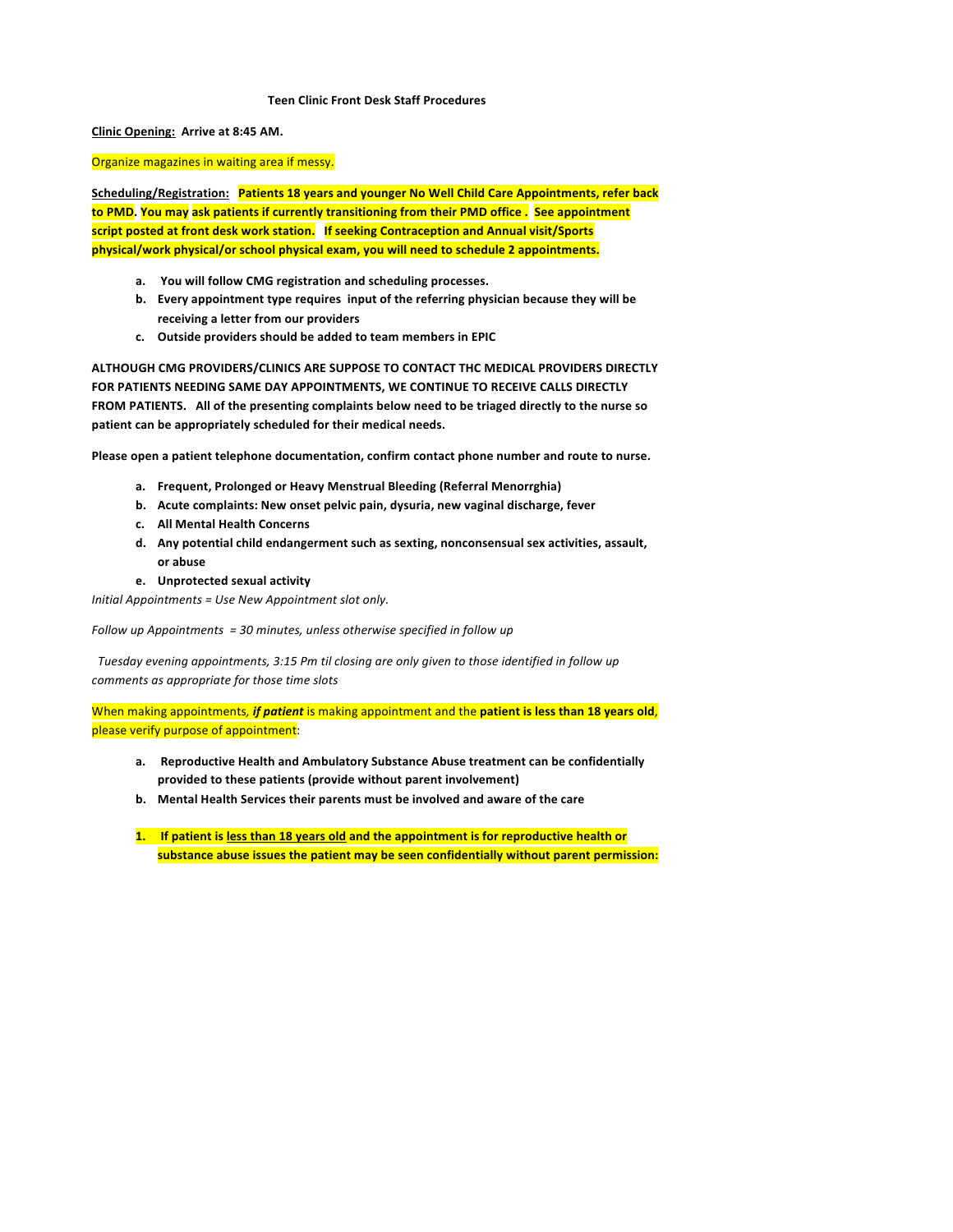- a. If patient is privately insured and they do not want their parent to receive an Explanation of Benefits, (he/she wants confidential reproductive health services), we can enroll them in coverage through a state program (Family Planning Only insurance)
- b. To enroll in program:
	- i. patient will need their social security number
	- $ii.$  it is mandatory for completing the application
	- iii. THC can help them complete the application Patients may apply before their appointment by visiting Access https://access.wisconsin.gov/ or they may wait to apply until their appointment.

**2.** Parents who are making appointments for Teens less than 18 years old:

- a. **Initial Appointment:** they should plan for the appointment to last at least 1 hour
- **b.** Information for parents:
	- i. Remind parents one goal of our clinic is to prepare teens to transition to independent user of healthcare after age 18.
	- ii. Teen clinic providers will spend time alone with their teens to practice communicating with health care providers.
		- 1. One third to  $\frac{1}{2}$  of appointment time is spent alone with the teen, so parents may want to bring some reading or work materials for this portion of the visit
	- iii. Remind teen to come with full bladder since we typically collect a urine.
- 3. **Nexplanon:** If patient/parent makes appointment for Nexplanon placement, please send Inbox Message requesting prior authorization to be completed to clinic nurse and copy provider who will place the device.
	- a. Insertions place in 60 minute spot.
	- **b.** Removals should be placed in 60 minute spot.
- 4. When you input patient information into your template, please complete referral column. Unless otherwise identified by the patient, place the PMD listed for that patient. This information is necessary so the letter to their PMD is auto populated when we compose the patient letter to the PMD.
- 5. Patients who are not followed by a CMG/MCW/CHW provider, please ask them for the name and location of their provider so we can access their records via "Care Everywhere" if applicable.
	- a. Place MD name into Referral Column
	- b. Please add their provider's information gathered above into the Care Team tab so a referral letter can be sent via EPIC; not require us to print and fax.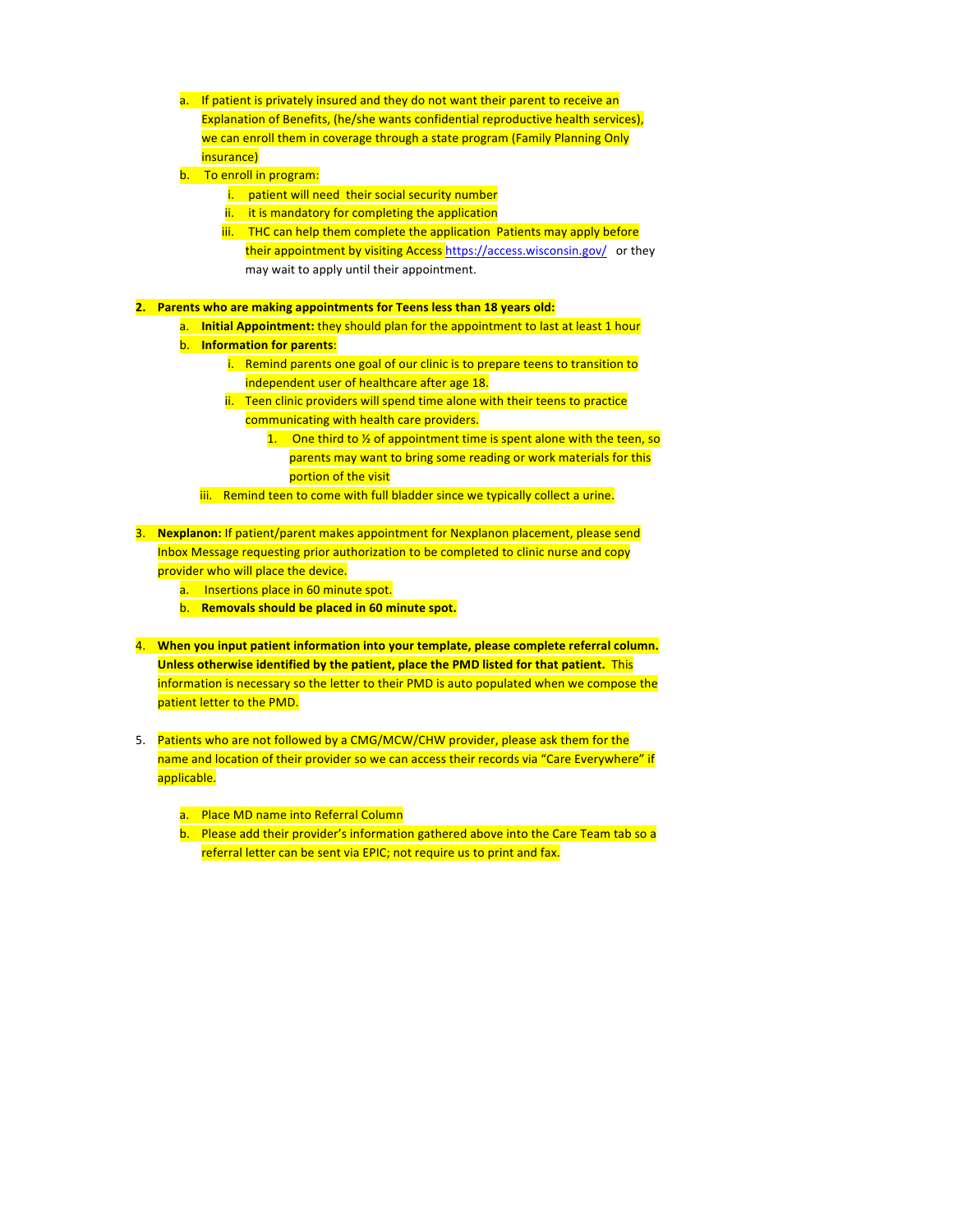6. Patients who will be seen for menstrual management or reproductive health/contraception concerns, please make them aware we will need a urine on arrival to clinic.

### **Appointment Preparation:**

- 1. Call and confirm appointment using appropriate telephone number and use password if **indicated patient FYI.** 
	- a. Have arrive 15 minutes prior to their scheduled appointment
	- b. Remind late arrival times: 10 minutes (30 minute appt) and 20 minutes (New patient) late may be asked to reschedule.
	- c. Please remind patients who will be seen for menstrual management or reproductive health/contraception, will need a urine on arrival to clinic. (will not do until we have new phone system.)
- 2. Prior to appointment print labels, face sheet. Place Vukovich appointments in Red folders, **Gaebler** in **Yellow folders**.
	- a. Include in each folder:
		- i. Encounter form
			- ii. New Patients: Clinic Welcome letter for patients less than 18 yo
		- iii. Patient labels cut sheet in half horizontally
		- iv. Family Health History and Patient Health History Form with patient labels attached
		- v. Teen Safety Handout
		- vi. Flu Screening form (If seasonally appropriate)
		- vii. Family Planning Only Services (FPOS) Temporary Applications as indicated by insurance and appointment type
		- viii. PHI form for patients 18 years and older

**Check In:** In addition to routine check in procedures (verification of insurance, parent/family contact information).

1. **Patients 16 years and older,** please check if patient has their own cell phone number . If they do and it is not already listed in EPIC

- a. In EPIC Contact Information, input patient's name and phone number
- b. If possible, please check if the phone is password protected and if we can leave detailed medical information, if we can in comment state "password protected"
- c. Identify preferred contact phone number for appointment reminder calls, bold this number

2. Patient > 18 years, change to guarantor, identify address they would like Explanation of Benefits to be sent, they may want it sent to their college/apartment address or their parent's address

MW288 3/14/16 2:04 PM

**Comment:** Candace checking with Sue Waivra regarding if THC call reminders stopped.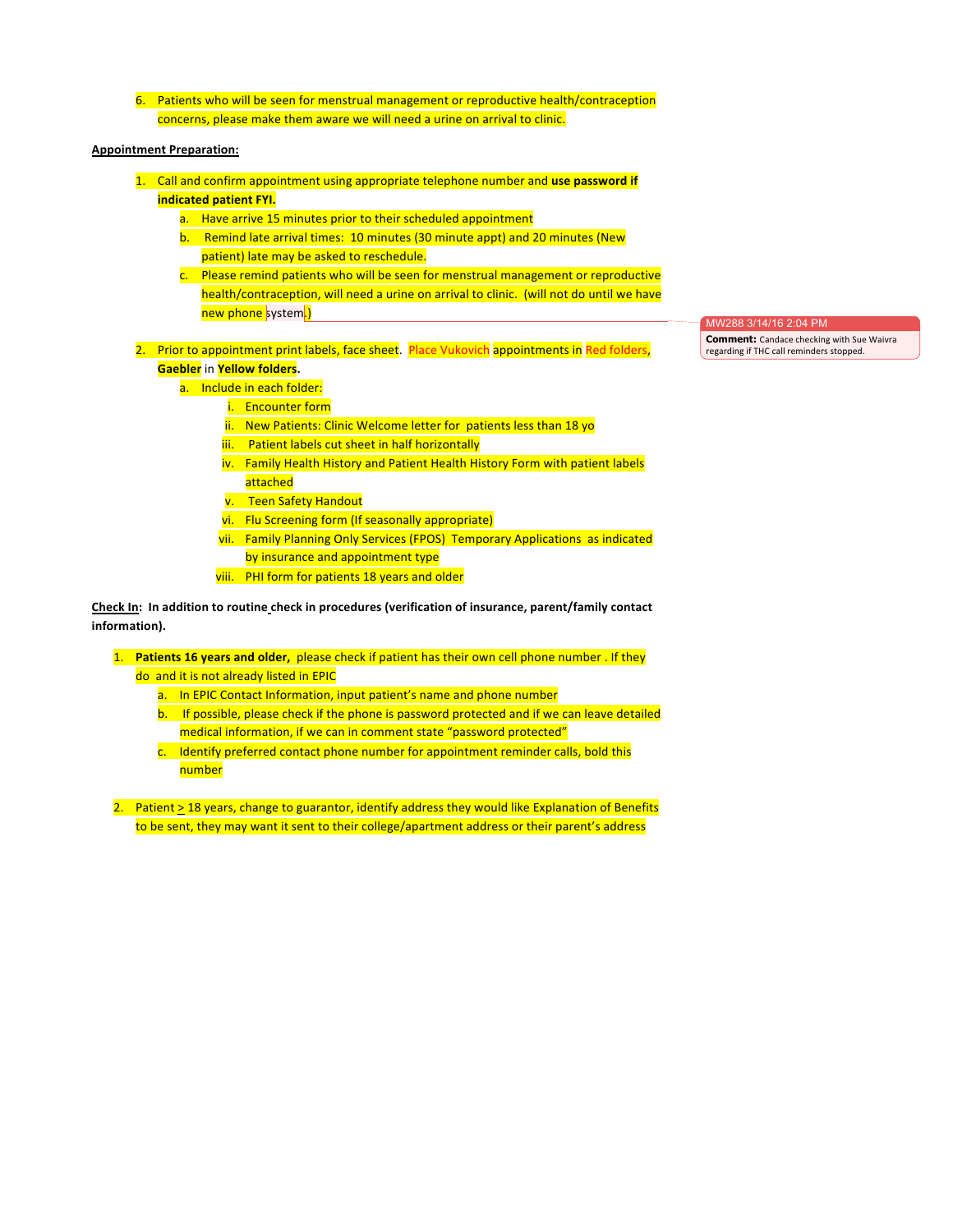- 3. Patients  $\geq 18$  years old offer the PHI form to discuss care if arrive alone, if with parent will offer in exam room
- 4. For those you offer PHI form, please review below with patient.(only patients who come without parent/guardian.
	- a. Please have them list all individuals with whom clinic can discuss their care i.e parent(s), foster parent, aunt, uncle or significant other
- 5. Patients  $\geq 18$  yo please offer My Chart sign up.
- 6. First time patients  $> 14$  yo and < 18 yo provide parents with Teen Clinic Goal Letter (currently awaiting authorization to give, not released)
- 7. New patients identify and ask them complete Family History Form, returning patients ask them to update any changes to their Family History
- 8. Please provide parents or young adults with FPOS fact sheet. Teens or Young Adult is seen for reproductive health services, STD testing or STD treatment they could be eligible for FPOS.
	- a. Please provide Temporary Family Planning Only Services Application in patient folder; provide instructions and web site for Access https://access.wisconsin.gov/
- **9.** Identify if patient and/or parent will need school/work excuse. If needed, please print while patient is being seen, may provide to parent if in sitting area or at time of check out.

# **Phone calls:**

- 1. Document all incoming patient phone calls in EPIC. (Clinic goal 100% real time documentation).
- 2. Route calls for patients/families requesting to speak with provider to RN for triage on clinic days or MD/NP on-call on Wednesday.
- 3. Urgent Calls:
	- **i.** Any concerns or requests to be seen for same day appointments for mental health issues or for heavy vaginal bleeding, abdominal pain/severe menstrual  $c$ ramps, fever, dizziness, feeling faint, chest pain, shortness of breath, leg/arm swelling pain or swelling, severe headache or vision problems should be triaged and handled by RN or MD/NP Immediately.
	- **ii.** If MD/NP/RN not at desk, one of these individuals should be pulled out of exam room, place patient on hold while you get the provider. Be sure to get a return number in case patient is disconnected.
	- iii. If patient is suicidal, please have them provide their current address/location, keep talking to the patient if possible while getting a provider, if the patient should hang up, 911 will need to be contacted and provided with address/location of patient (see details above)
- 4. On Wednesdays if the nurse is not in the clinic; if a medical provider is not in clinic:
	- a. Please periodically take off messages from the nurse voice mail
	- b. Document messages as telephone encounter in EPIC provide the following: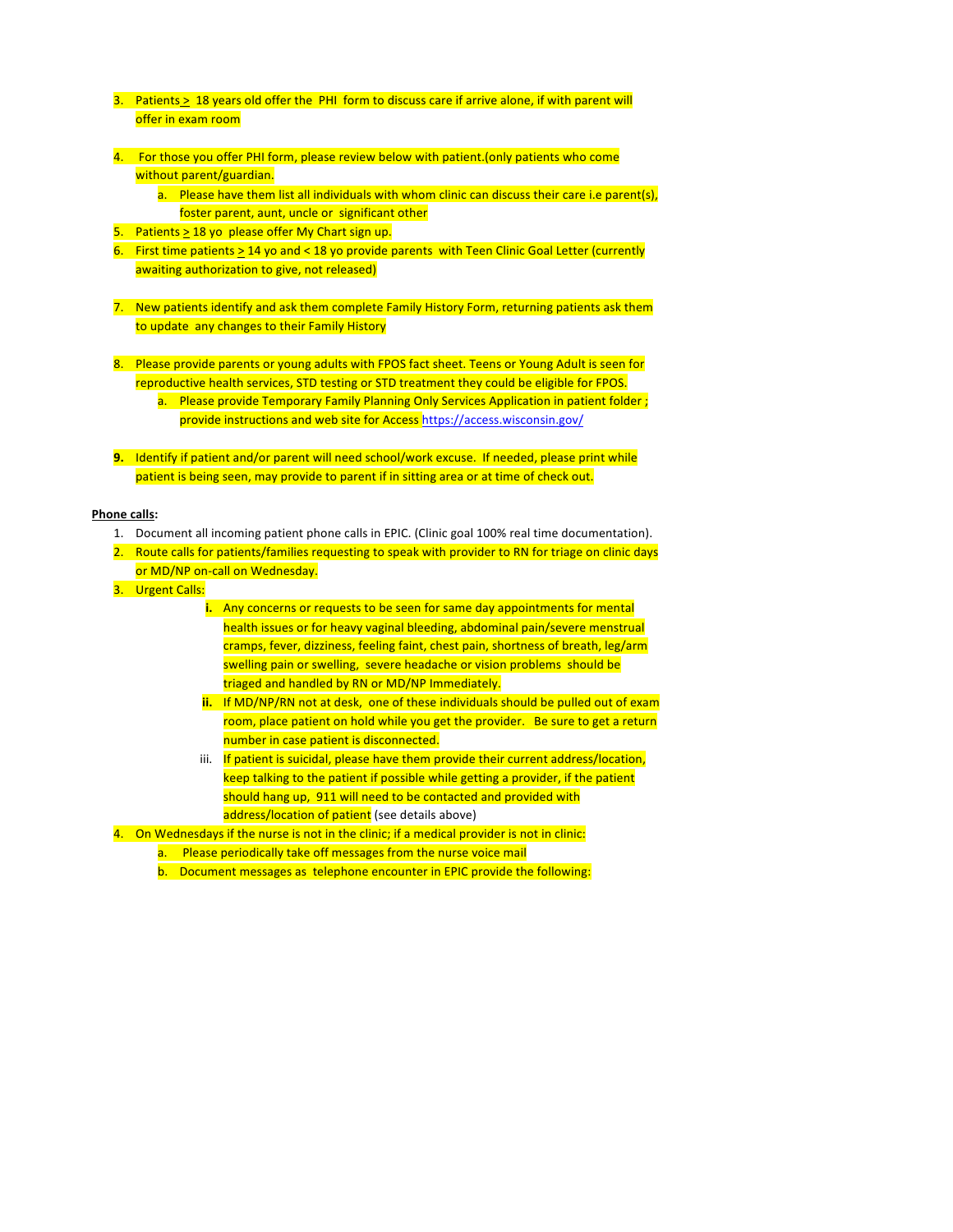- i. Patient contact information and document complaint
- ii. Route message to provider on call for the clinic
- iii. Page On Call provider via Children's Connect Specialty On Call Teen Health provider. Notify provider and route message.
- **iv.** If message seems urgent, provide CC, patient name and patient call back information

### **Administrative Support:**

- 1. Medication request faxes, please on nurse's keyboard, so nurse can input and forward to appropriate provider.
- 2. Since our appointments can run long, please offer parent choice of coffee, tea or water if sitting in waiting area for an extended time period. (Provide from our kitchen supply, use disposable thermal cups for hot beverages)
- 3. Print and send patient result letters routed to you by Melissa and/or Dr. Gaebler.
	- a. Send all letters in envelops with just our return address, only use Teen Health Logo envelopes if identified as ok to do so
	- b. Please acknowledge to provider who routed letter that letter was sent.
- 4. Please keep a file of items to be scanned into computer (i.e PHQ9-A, Health Habit Screening
	- Forms, etc),
		- a. Label with correct routing label
		- b. please batch and send to medical records at least weekly.
		- $c.$  Medical records will process and incorporate into the patient's medical record.
- 5. Wednesday Receptionist will do surveillance and ordering of clinic handouts:
	- a. Weekly check the file cabinets in each exam room for adequate supply of handouts
	- b. Refurbish handouts from stock in break room
	- c. Order additional copies as indicated by clinic supply
- 6. Wednesday Receptionist will complete surveillance and rotation of magazines in waiting area:
	- a. Weekly go through magazines, recycle magazines that appear well worn or have been out for more than 4 weeks
	- b. Place new magazines as they arrive or are needed
- 7. Office repairs/maintenance supported by CHW, please place work order for required work via the CHW intranet.
- 8. Please complete communication book with building maintenance, making requests as needed for clinic and check if they have correspondence
- 9. Participate in THC PR projects, i.e. obtain addresses for mailing, print letters, stuff and address envelopes, etc
- 10. Review billing and drop charges.

#### **Revised September 12, 2016**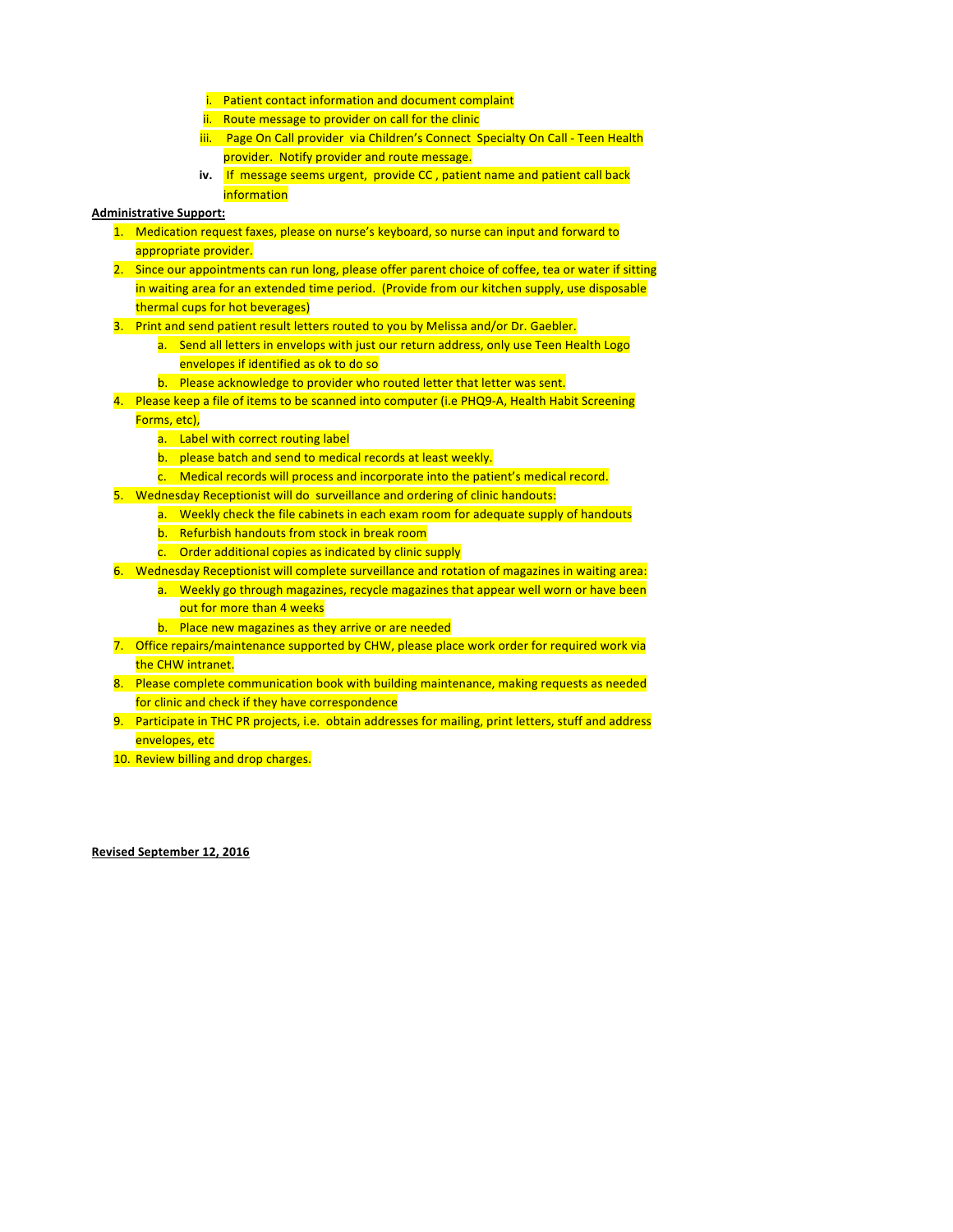# Amenorrhea (> 90 days no period or never had period by 15 years old):

# **Front Desk Prep:**

- Patient labels cut sheet in half horizontally
- Include standard information into folder

# **MA/Nursing:**

- 1. Height, weight, BMI
- **2.** Vitals: BP<sup>\*</sup>, HR, RR, and 1<sup>st</sup> day LMP
	- **a.** If LMP > 28 days highlight and bring to attention of provider
	- b. If LMP  $\geq 35$  days please obtain urine and run pregnancy test
- **3.** POCT Urine HCG

# **Discharge handouts/materials:**

1. Teen Clinic Menstrual Calendar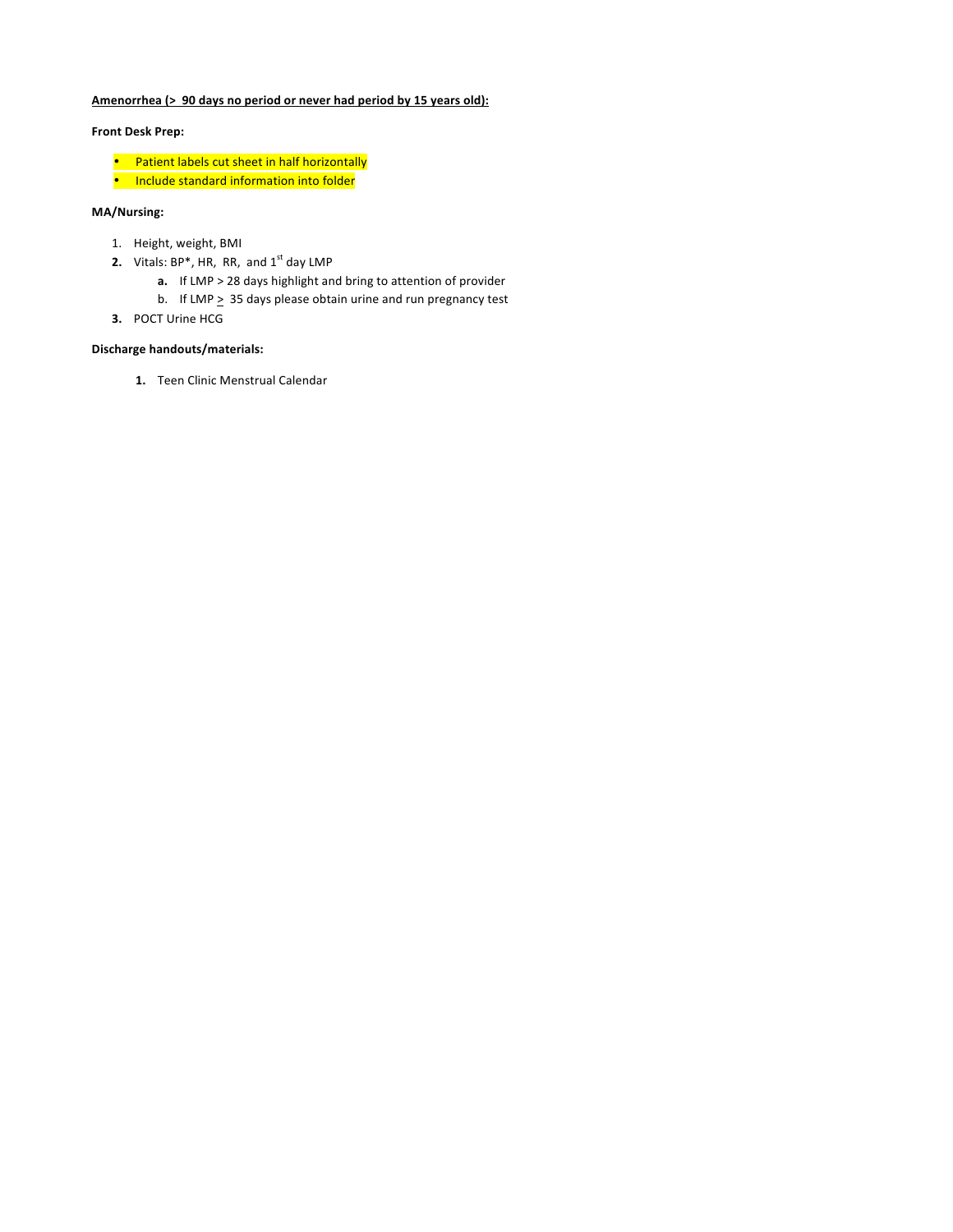**Initiation Contraception secondary to sexual activity:** 

### **Front Desk Prep:**

- Patient labels cut sheet in half horizontally
- **Include standard information into folder**
- Privately insured patients, please provide Temporary Family Planning Only Services Application in patient folder ; provide instructions and web site for Access https://access.wisconsin.gov/

# **MA/Nursing Staff:**

- 1. Vitals: Pulse, BP, weight, height, BMI and  $1<sup>st</sup>$  day LMP
	- **a.** If LMP > 28 days highlight and bring to attention of provider
	- b. If LMP  $\geq$  35 days please obtain urine and run pregnancy test
- 2. POCT Urine HCG
- 3. Self collect vaginal CT/GC NAAT (if patient comfortable collecting)\*<sup>#</sup>, if patient not comfortable collecting please have labeled CT/GC NAAT tube labeled with patient's name
- 4. Self Collect wet prep if indicated

\*If patient has been screened within the past 12 months and has no complaints or no new risk factors for STI (no new partners, inconsistent condom use) do not need to collect. "If patient has been treated for CT/GC  $\geq 3$  months, patient needs rescreening CT/GC if not already done.

### **Discharge handouts/materials:**

- 1. Condoms
- 2. Young Women's Healthy Sex Decisions handout/ if going to college substitute with College Health handout.
- 3. Young Women's Emergency Contraception handout
- 4. If contraception initiated please provide appropriate Young Women's Contraceptive Handout: Nexplanon, Mirena, Depo Provera<sup>#</sup>, OCP, Patch or Ring
- 5. Planned Parenthood Healthy Relationship Pamphlet

# Depo Provera patients should receive CHW Calcium and Vitamin D Handout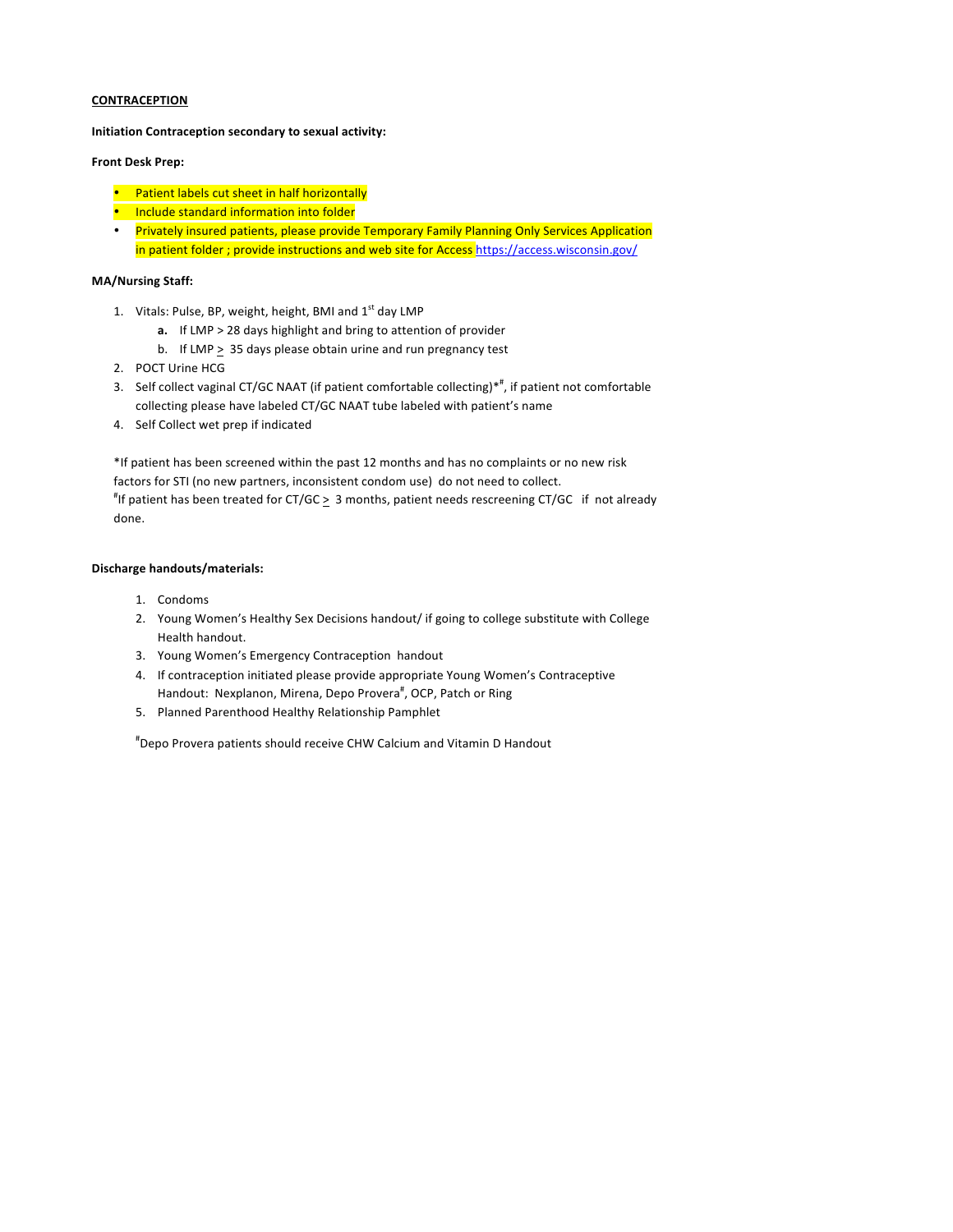Combined estrogen progestin\* contraception Acute Complaint Appointment:

First year of use, closer to initiation increased risk of embolis:

- Abdominal pain
- Chest pain
- Headaches
- Eye changes<sup>#</sup> [double/blurry/loss of visual fields]
- Extremity swelling

ACHES is the pneumonic used with patients to remember symptoms that they need to contact office.

### **Front Desk Prep:**

- Patient labels cut sheet in half horizontally
- Include standard information into folder

MA/Nursing Staff:

- 1. Vitals: Pulse\*, BP, RR and pulse ox. Weight, Height, BMI and LMP
- 2. <sup>#</sup>Visual acuity check if vision changes
- \*Includes OCPs, patch and NuvaRing

Tachycardia is the most typical vital sign finding of a pulmonary embolus.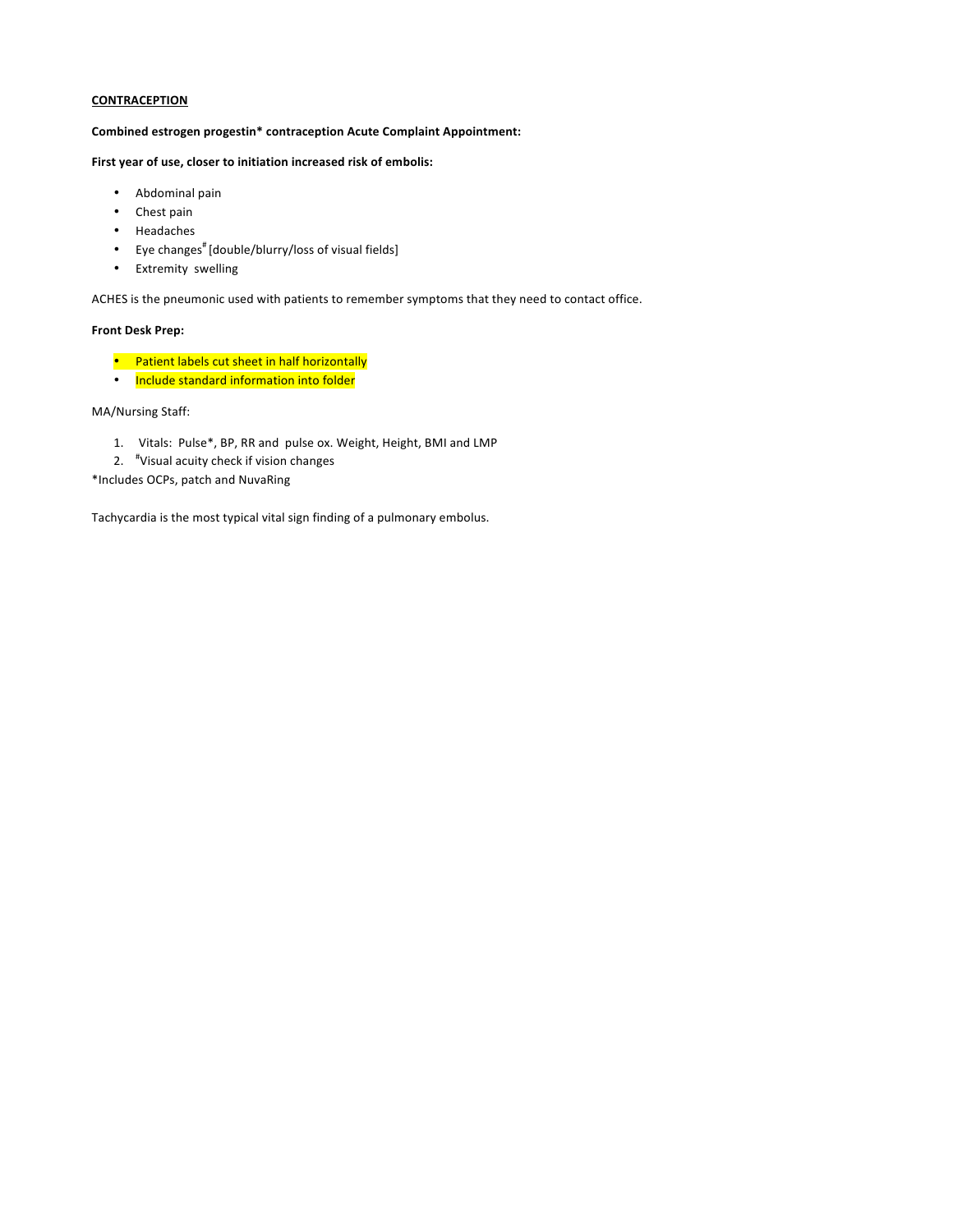*Combined Contraception: OCP/Patch or NuvaRing Post Initiation Follow up Appointment:* 

# **Front Desk Prep:**

- Patient labels cut sheet in half horizontally
- In addition to standard handouts, please provide Temporary Family Planning Only Services Application in patient folder ; provide instructions and web site for Access https://access.wisconsin.gov/

# **MA/Nursing Staff:**

- 1. Vitals: Weight, Pulse, BP per BP measurement protocol
- 2. Document LMP
	- **a.** If LMP > 28 days highlight and bring to attention of provider
	- b. If LMP  $\geq 35$  days please obtain urine and run pregnancy test
- 3. Review patient use of method. Missed pills.
- 4. Review occurrence of concerning serious side effects: ACHES (Abdominal Pain, Chest Pain, Headaches: clarify if new onset chronic, severity of headache, Extremity Swelling, Vision Changes: blurry, loss of visual fields)
- 5. Review if taking correctly, late and missed pills, patch detachment, delayed patch change, or delayed ring removal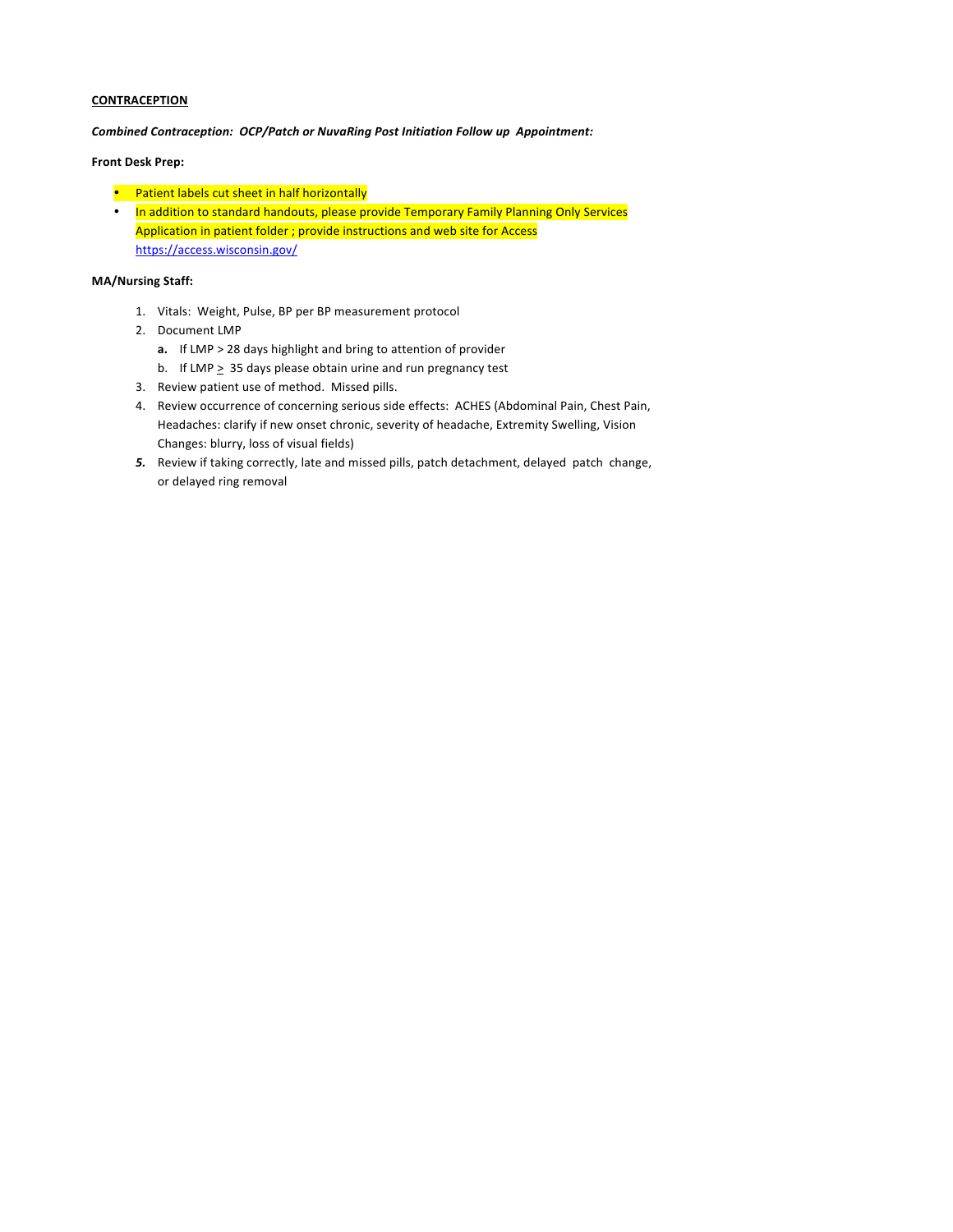### **Annual Visit OCP/Patch or NuvaRing:**

#### **Front Desk Prep:**

- Patient labels cut sheet in half horizontally
- In addition to standard handouts, please provide Temporary Family Planning Only Services Application in patient folder ; provide instructions and web site for Access https://access.wisconsin.gov/

# **MA/Nursing Staff:**

- 1. Vitals: Pulse, BP, weight, height, BMI and  $1<sup>st</sup>$  day LMP
	- **a.** If LMP > 28 days highlight and bring to attention of provider
	- b. If LMP  $\geq$  35 days please obtain urine and run pregnancy test
- 2. Review of method use: late and missed pills, patch detachment, delayed patch change, or delayed ring removal
- 3. Self collect vaginal CT/GC NAAT \*(if patient comfortable collecting)
- 4. POCT Urine HCG if concerns of pregnancy

\*Sexually active females 25 yo and younger require annual CT/GC screening. Patients treated for CT/GC require rescreen at 3 months post treatment.

- 1. Condoms (if sexually active)
- 2. Young Women's Contraceptive information for method if not using correctly
- 3. Planned Parenthood Healthy Relationship Pamphlet
- 4. If going to college provide Young Women's College Health handout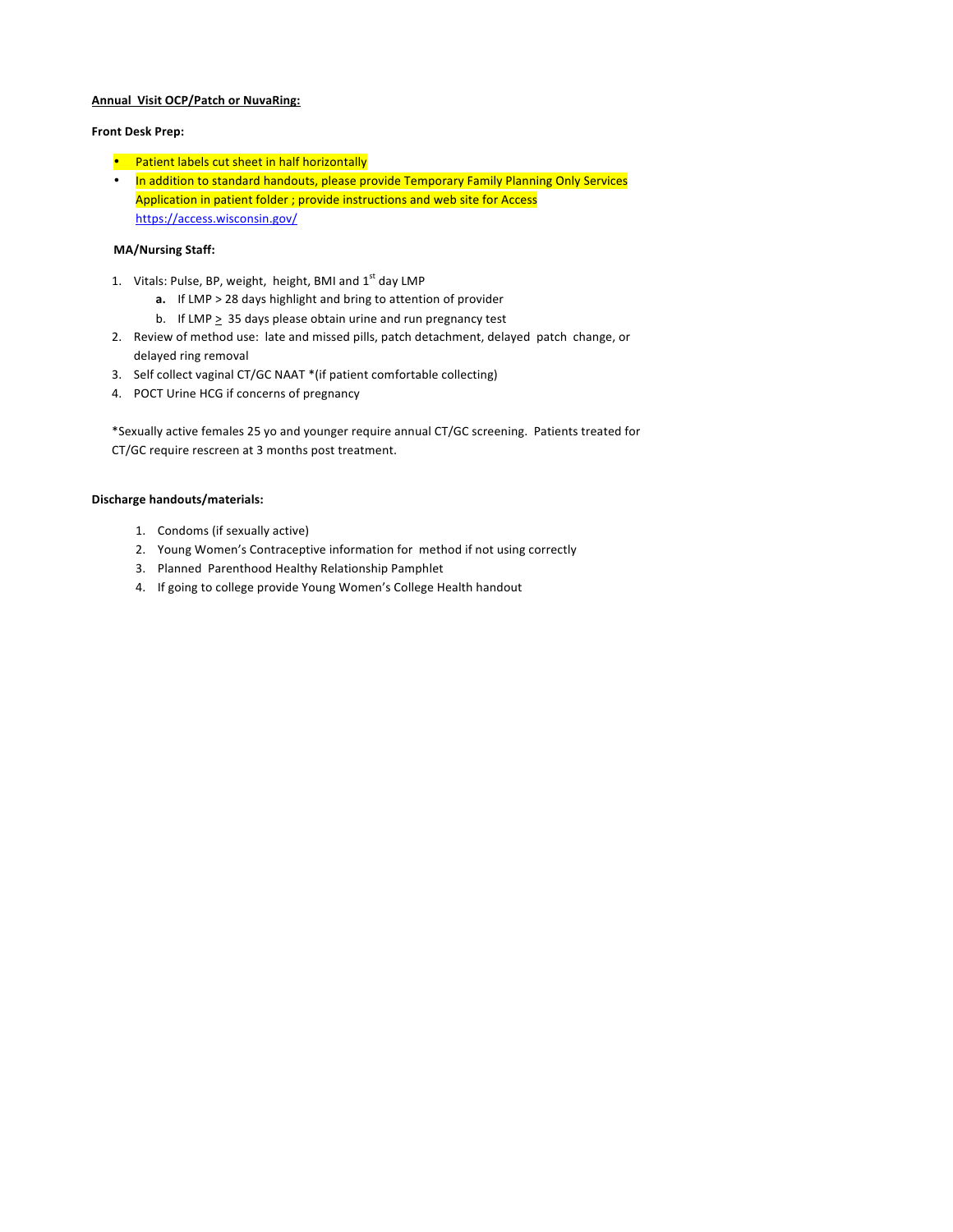*Depo Provera subsequent injections:*

### **Front Desk Prep:**

- Patient labels cut sheet in half horizontally
- Include standard information in folder
- CHW Calcium and Vitamin D Handout

#### **MA/Nursing:**

- 1. Vitals: Weight, 1<sup>st</sup> day LMP, every 6 months BMI(will need height)
- 2. Second injection even if on time: POTC Urine HCG
- 3. If patient beyond 13 weeks (late for an injection) needs Urine HCG for the next 2 consecutive on time injections
- 4. If appropriate, Annual Self collect vaginal CT/GC NAAT screening (if patient comfortable collecting)\*
- 5. If gaining weight, review of dietary intake/practices check for mindless eating

\*Sexually active females 25 yo and younger require annual CT/GC screening, patients treated for CT/GC require rescreen at 3 months post treatment

- 1. CHW Calcium and Vitamin D Handout
- 2. Condoms (if sexually active)
- 3. Handout STI prevention (if sexually active)
- 4. Planned Parenthood Healthy Relationship Pamphlet
- 5. If patient engaging in mindless eating: Young Women's Mindless Eating Handout
- 6. Provide Young Women's Emergency Contraception handout if history late for Depo Provera injections
- 7. Complaints of spotting/lots of bleeding Teen Health Clinic Menstrual calendar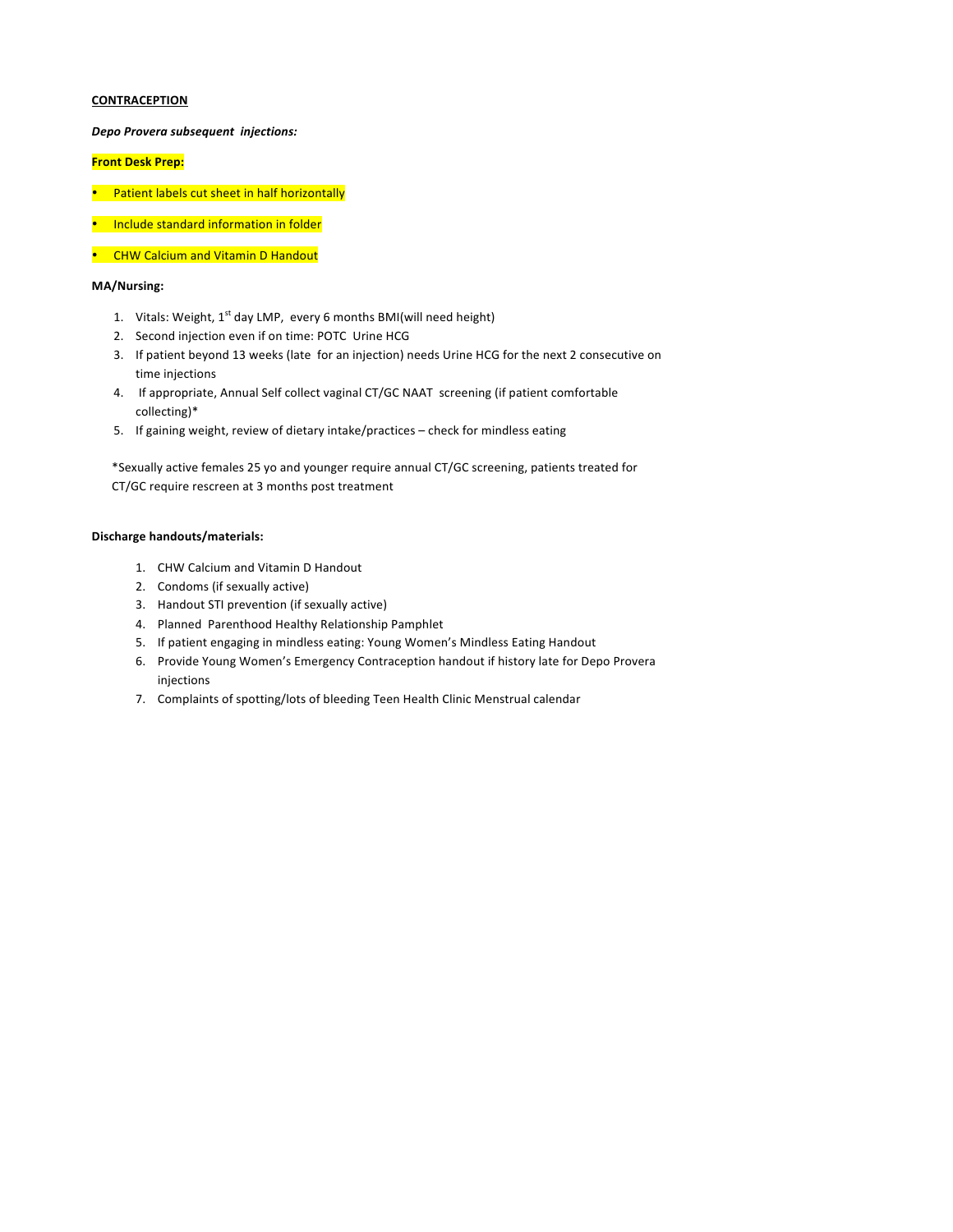#### **Post insertion Mirena Follow up Appointment:**

### **MA/Nursing:**

- 1. Vitals: Pulse, BP, weight, LMP
- 2. Room set up for speculum exam

#### **Mirena and Nexplanon Annual Follow up:**

#### **Front Desk Prep:**

- Print Patient Labels cut sheet in half horizontally
- In addition to standard handouts, please provide Temporary Family Planning Only Services Application in patient folder ; provide instructions and web site for Access https://access.wisconsin.gov/

#### **MA/Nursing:**

- 1. Vitals: Pulse, BP, weight, height BMI and 1<sup>st</sup> day LMP
- **2.** Self collect vaginal CT/GC (if patient comfortable collecting)\*

\*Sexually active females 25 yo and younger require annual CT/GC screening

- 1. Condoms (if sexually active)
- 2. Planned Parenthood Healthy Relationship Pamphlet
- 3. If going to college provide Young Women's College Health handout
- 4. Nexplanon if lots of complaints of spotting provide Teen clinic Menstrual Calendar
- 5. If Mirena unable to feel strings, change in bleeding pattern, pain with sex CHW Pelvic ultrasound instructions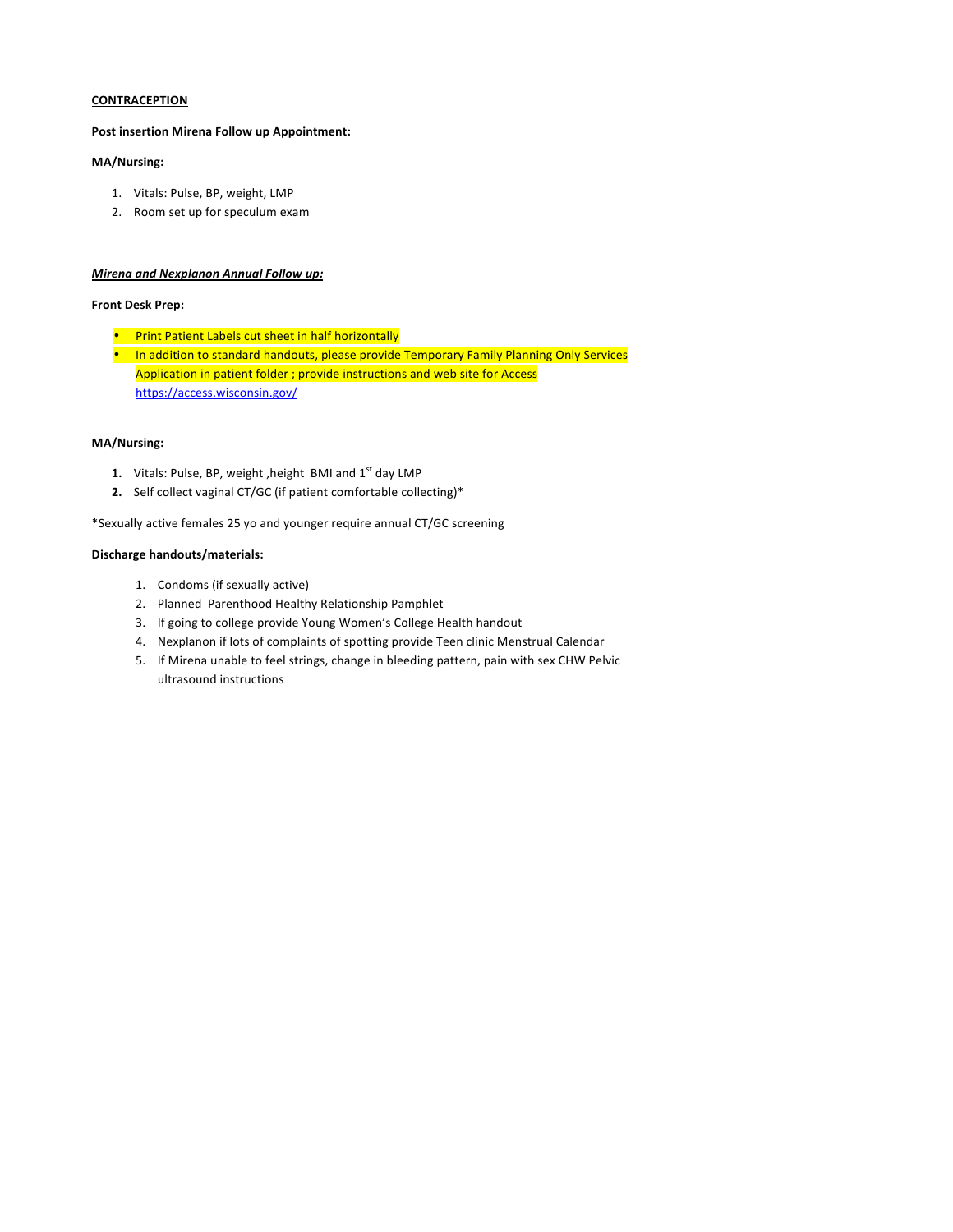#### *Mirena Insertion*  $\leq$  20 days and patient concerning PID post insertion:

- Lower abdominal pain
- Back pain
- Generalized abdominal pain
- Fever/chills/nausea or vomiting

### **Front Desk Prep:**

- Please print patient labels cut sheet in half horizontally
- In addition to standard handouts, please provide Temporary Family Planning Only Services Application in patient folder ; provide instructions and web site for Access https://access.wisconsin.gov/

### **MA/Nursing:**

- 1. Vitals: pulse, RR, temperature, BP and weight
- 2. If excessive vomiting, clinical appearance dehydration or symptoms dehydration will need orthostatic pulse
- 3. Set up for pelvic: speculum set up out and available
- 4. Vaginal CT/GC NAAT tube with patient label
- 5. Wet prep tube with patient label (1 cc 0.9 NS in test tube and cotton applicator)

# **Heavy Menstrual bleeding (Frequent and prolonged Bleeding)**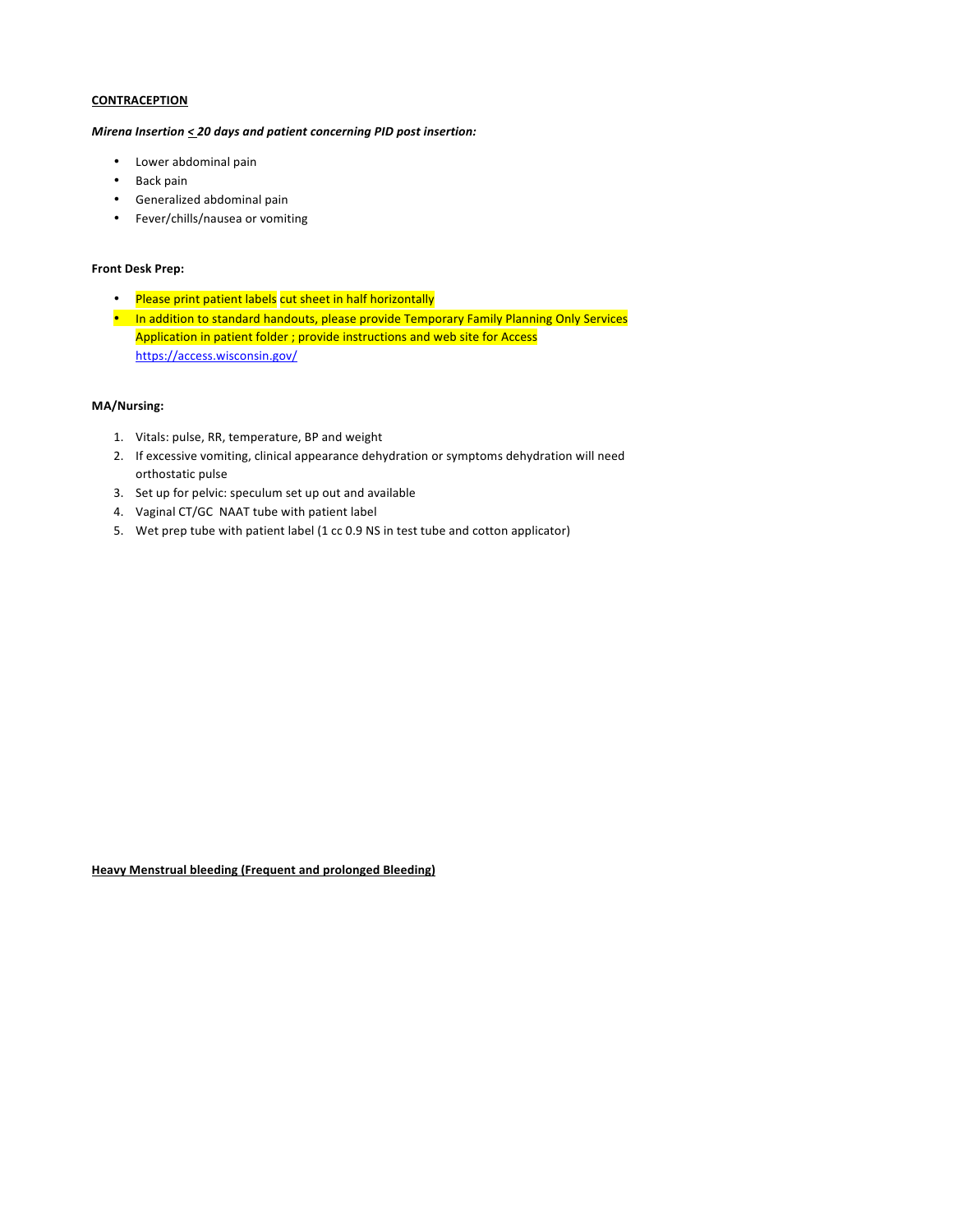- >7 days bleeding
- cycle length  $< 21$  days
- > 80 ml of blood loss: > 7 soaked pads per day (frequently complaints of changing q 1-2 hours)
- Frequently require use of double protection (pad and tampon)

Concerning presenting complaints and findings:

- Dizziness or light headiness when goes from sitting to standing
- Fatigue
- Syncope
- Pale appearing
- Tachycardia (see age specific heart rates)

### **Front Desk Prep:**

- Please print patient labels cut sheet in half horizontally
- Please provide High Iron Diet Handout

# **MA/Nursing:**

- 1. Vitals: Ht, Wt, BMI, Pulse, BP and RR. Will need orthostatic pulse.
- 2. Documentation of  $1<sup>st</sup>$  day LMP
	- **a.** If LMP > 28 days highlight and bring to attention of provider
	- b. If LMP  $\geq 35$  days please obtain urine and run pregnancy test
- 3. POCT Hgb
- 4. POCT Urine HCG
- 5. POCT UA Macro
- 6. Self collect CT/GC NAAT if patient sexually active and comfortable collecting, if not comfortable Vaginal CT/GC NAAT tube with patient label ready in room

#### **Discharge Patient education materials:**

- 1. CHW High Iron Diet (If not given by front desk staff)
- 2. Young Women's Medical Use OCPs (especially if patient is not sexually active)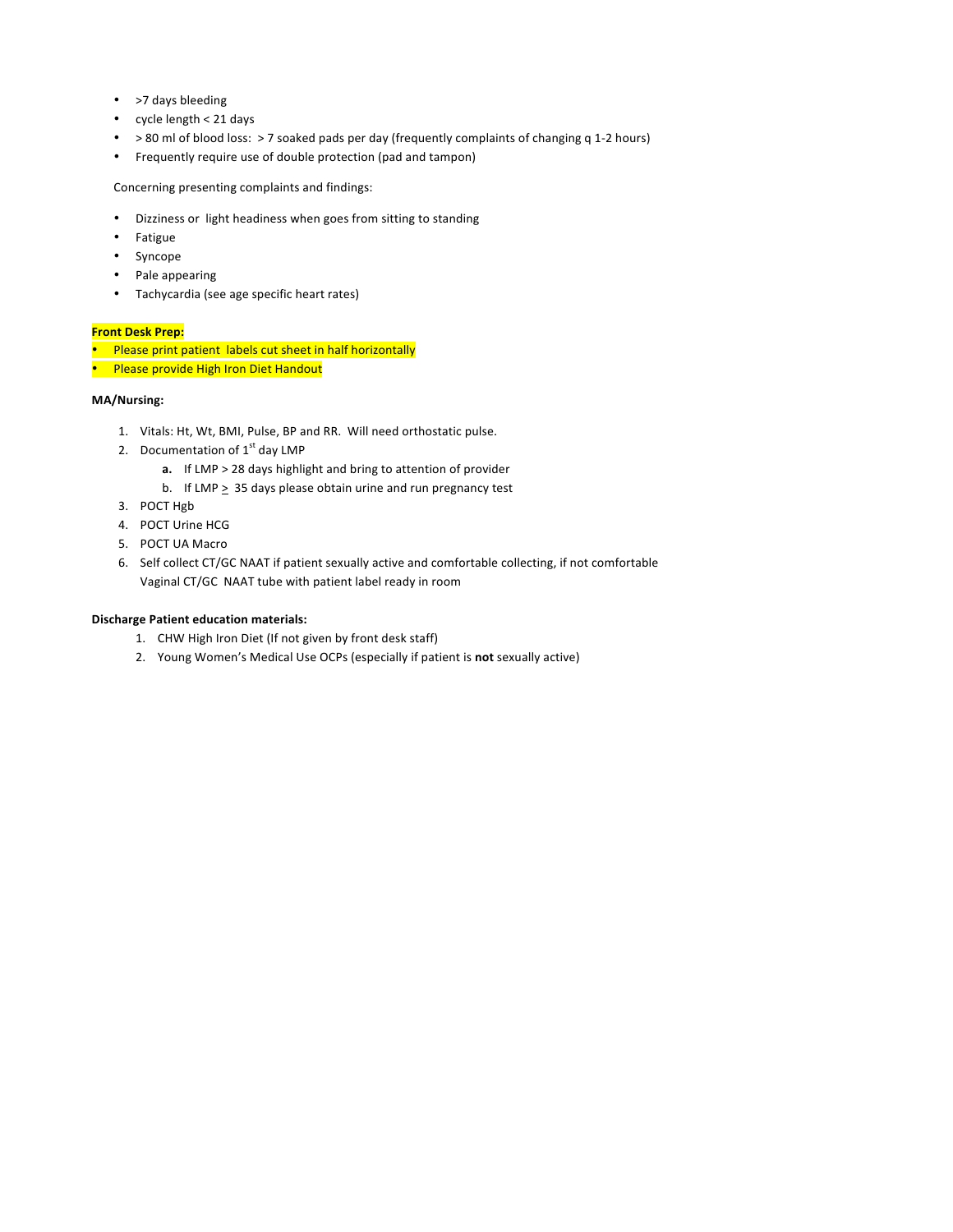**Oligomenorrhea**: (Infrequent or irregular periods, greater than 45 days for girls who are young gynecological age < 8 per year; established periods greater than 35 days, less than 10 per year)

# **Front Desk:**

• Please print patient labels cut sheet in half horizontally

MA/Nursing:

- 1. Vitals: Pulse, BP, weight, height, BMI and  $1<sup>st</sup>$  day LMP
	- **a.** If LMP > 28 days highlight and bring to attention of provider
	- b. If LMP  $\geq$  35 days please obtain urine and run pregnancy test
- 2. Review of menstrual management medication use
- 3. Completion Teen HHS form
- 4. Complaints of polydyspia/polyuria: POCT UA
- 5. Sexually active concerns of pregnancy: POCT urine HCG
- 6. Self collect vaginal CT/GC NAAT annual screening (if patient comfortable collecting)\*

\*Sexually active females 25 yo and younger require annual CT/GC screening, patients treated for 

CT/GC require rescreen at 3 months post treatment

# **Ovarian Cyst/Lower Abdominal Pain Presenting to clinic - not already diagnosed:**

### **Front Desk Prep:**

Please print patient labels cut sheet in half horizontally

**CHW Pelvic Ultrasound Instructions** 

#### **MA/Nursing Staff:**

- 1. Height, weight, BMI
- **2.** Vitals: BP\*, Pulse, RR, and 1<sup>st</sup> day LMP(if vomiting, poor intake take orthostatic pulse
	- **a.** If LMP > 28 days highlight and bring to attention of provider
	- **b.** If LMP  $\geq$  35 days please obtain urine and run pregnancy test
- **3.** POCT Urine HCG
- **4.** POCT UA if patient with complaints of dysuria

- 1. Not sexually active:
	- a. CHW Pelvic Ultrasound Instructions
	- b. Young Women's Medical Use OCP
- 2. Sexually Active
	- a. CHW Pelvic Ultrasound Instructions
	- b. Young Women's OCP handout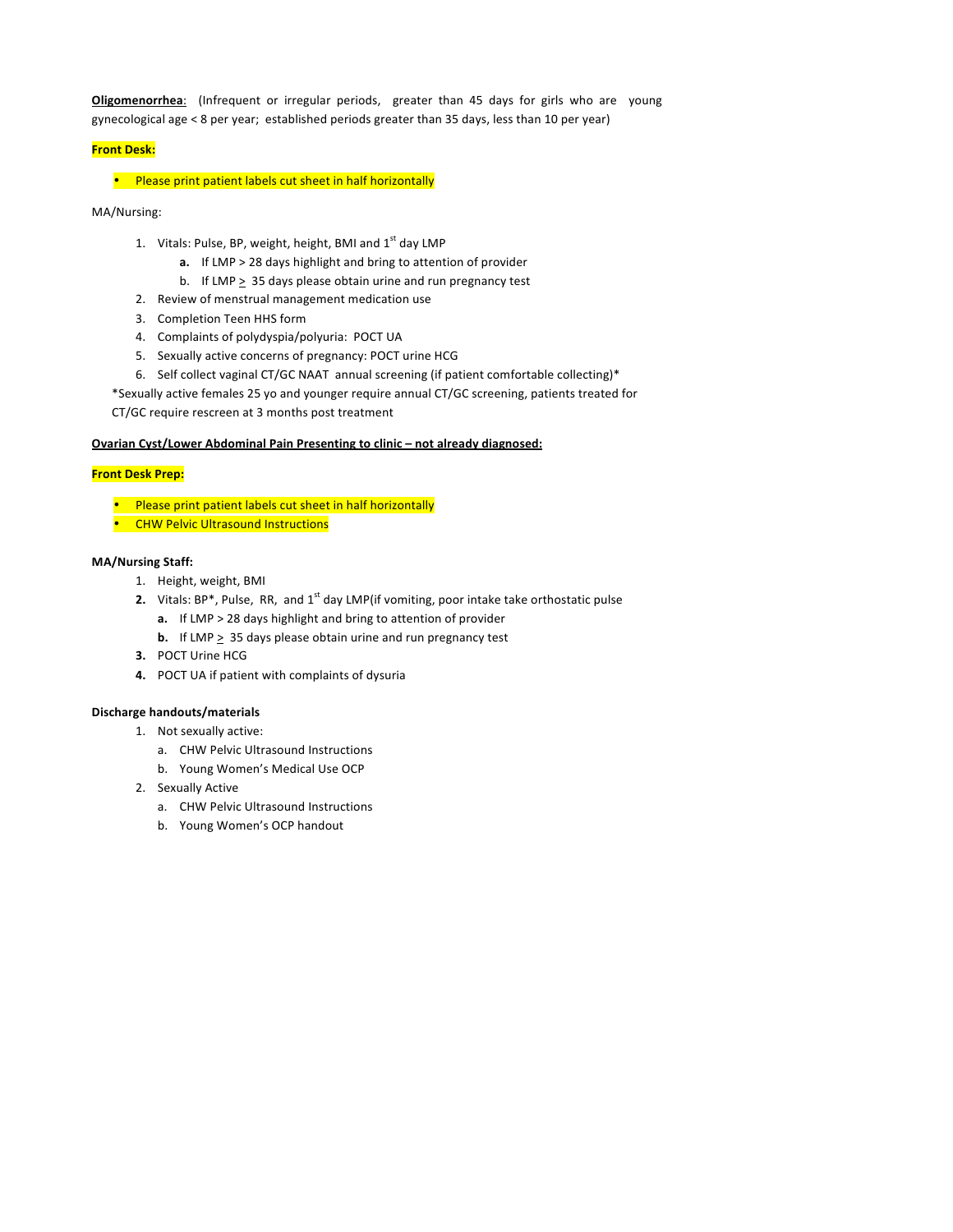### **PAP Testing begins at:**

Healthy patients  $\geq$  21 years every 3 years (if normal results) Sexually active adolescents chronically immunosuppressed\* (other than HIV) Annual screening Acquired HIV Infected adolescents: PAP at diagnosis, 6 months post diagnosis and then annually Congenital HIV: annually at onset sexual activity

### **Front Desk Prep:**

• Please print patient labels cut sheet in half horizontally

# **MA/Nursing:**

- 1. Vitals: BP, Pulse, weight, height, BMI and  $1<sup>st</sup>$  day LMP
	- **a.** If LMP > 28 days highlight and bring to attention of provider
	- b. If LMP  $\geq$  35 days please obtain urine and run pregnancy test
- 2. Sexually active review contraception method, concerns for pregnancy
- 3. If sexually active can offer self collect CT/GC NAAT, otherwise provider will collect with speculum exam (NAAT tube labeled)
- 4. Speculum, liquid pap set up (patient label on specimen tube)

\*Solid organ transplants, systemic illnesses such as SLE, IBD, Crohn's Disease requiring chronic immunosuppressant medications

### **Discharge handouts/materials:**

Per contraception method using.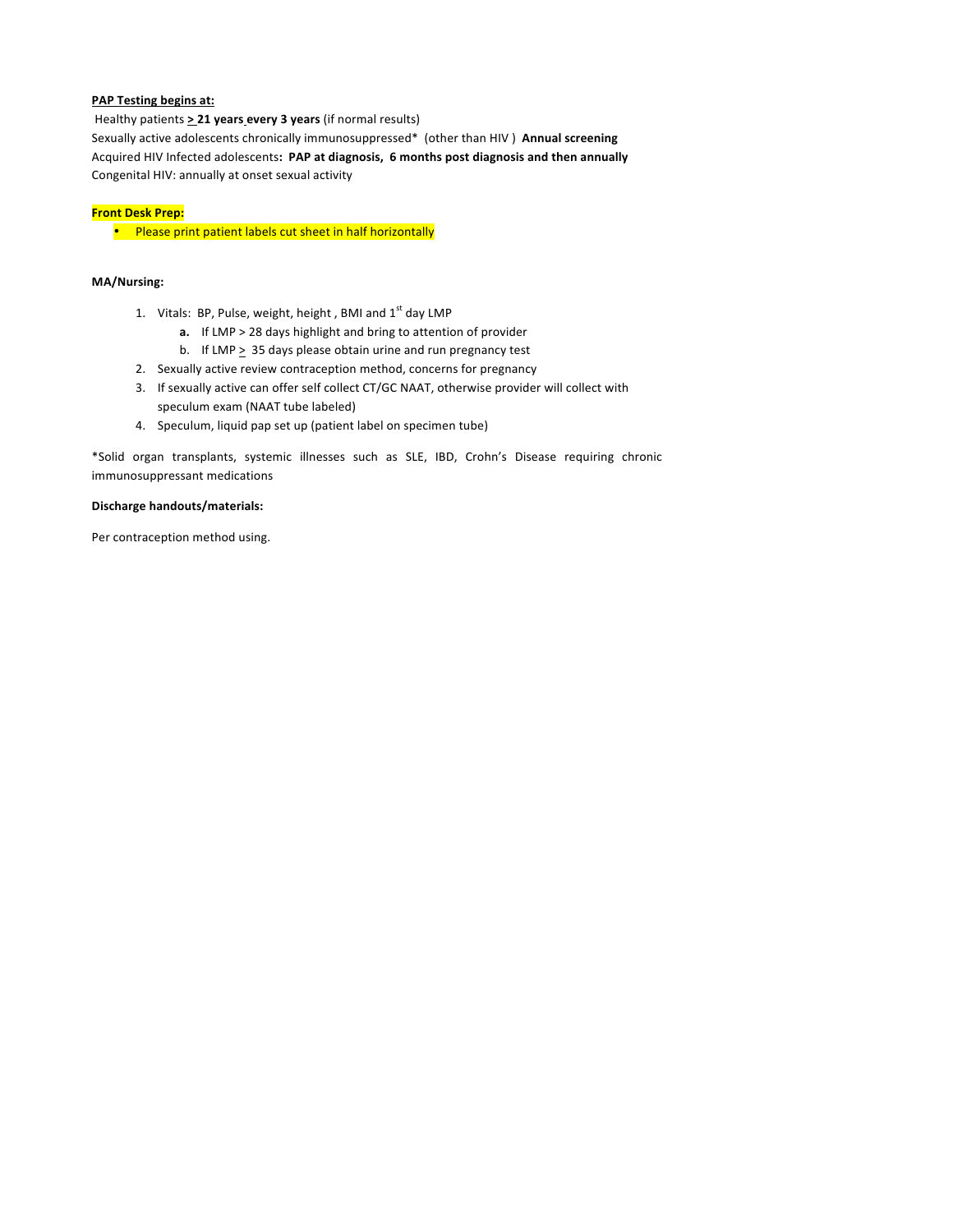# **Polycystic Ovarian Syndrome all appointments:**

# **Front Desk:**

• Please print patient labels cut sheet in half horizontally

MA/Nursing:

- 7. Vitals: Pulse, BP, weight, height, BMI and 1<sup>st</sup> day LMP
	- **a.** If LMP > 28 days highlight and bring to attention of provider
	- b. If LMP  $\geq$  35 days please obtain urine and run pregnancy test
- 8. Review of menstrual management medication use
- 9. Completion Teen HHS (health history form) form
- 10. Complaints of polydyspia/polyuria: POCT UA
- 11. Sexually active concerns of pregnancy: POCT urine HCG
- 12. Self collect vaginal CT/GC NAAT annual screening (if patient comfortable collecting)\*

\*Sexually active females 25 yo and younger require annual CT/GC screening, patients treated for CT/GC require rescreen at 3 months post treatment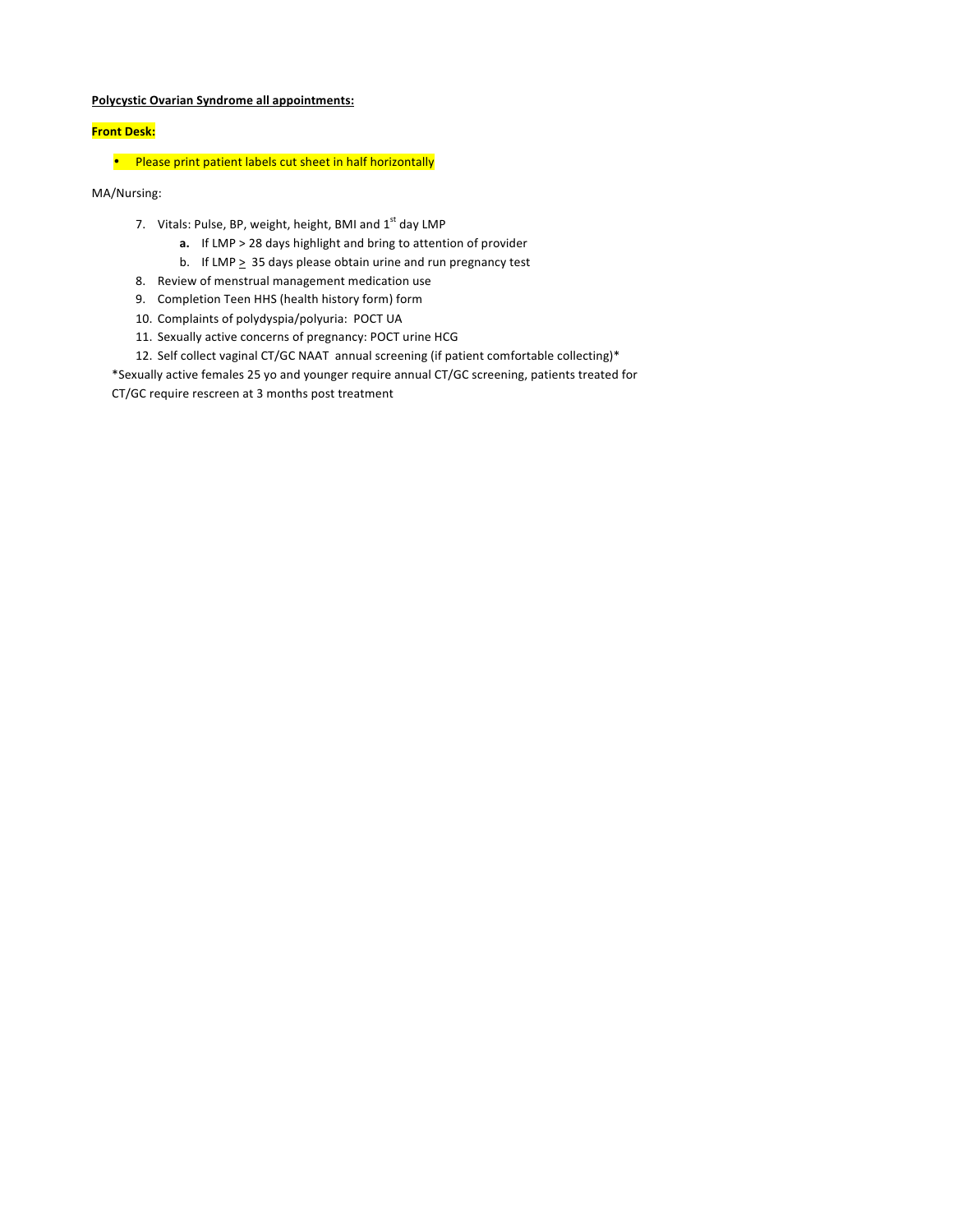### **Sexually active female concerns STI or following complaints:**

- dysuria, urgency and frequency (if major complaint add clean catch urine)
- new vaginal discharge or change in vaginal discharge
- post coital bleeding
- new onset spotting
- dyspareunia/pain with sex
- inconsistent use of condoms
- new sexual partner
- concerns/request STI screening
- treatment for  $CT/GC \geq 3$  months without rescreen for  $CT/GC$

### **Front Desk Prep:**

- Please print patient labels cut sheet in half horizontally
- In addition to standard handouts, please provide Temporary Family Planning Only Services

Application in patient folder ; provide instructions and web site for Access https://access.wisconsin.gov/

# **MA/Nursing:**

- 1. Vitals: Ht, Wt, BMI, Pulse, BP, RR and Temp.
- 2.  $1<sup>st</sup>$  day LMP
	- **a.** If LMP > 28 days highlight and bring to attention of provider
	- b. If LMP  $\geq 35$  days please obtain urine and run pregnancy test
- 3. PCOT Urine HCG
- 4. PCOT Macro UA
- 5. Self collect vaginal CT/GC NAAT (if patient comfortable collecting), if not comfortable Vaginal CT/GC NAAT tube with patient label ready in room
- 6. Self collect wet prep (if patient comfortable collecting)
- 7. Clean catch urine and spun urine if predominate complaints are urgency, frequency, dysuria or flank pain

#### **Discharge Patient education/materials:**

- 1. Condoms
- 2. Young Women's Healthy Sex Decisions handout
- 3. Pertinent CDC STI patient information pamphlet
- 4. Planned Parenthood Healthy Relationship pamphlet
- 5. If contraception initiated appropriate Young Women's Contraceptive Handout: Nexplanon, Mirena, Depo Provera\*, OCP, Patch or Ring
- 6. If partner needs appointment<sup>#</sup> (+GC preferred TX IM ceftriaxone plus Azithromycin), offer assistance to help schedule online appointment Planned Parenthood
- 7. If quick start, please reinforce patient to repeat Urine HCG at home(call with results) or return to clinic in 2 weeks
	- \*Depo Provera patients should receive CHW Calcium and Vitamin D Handout
	- # Can offer follow up for partner at Teen Health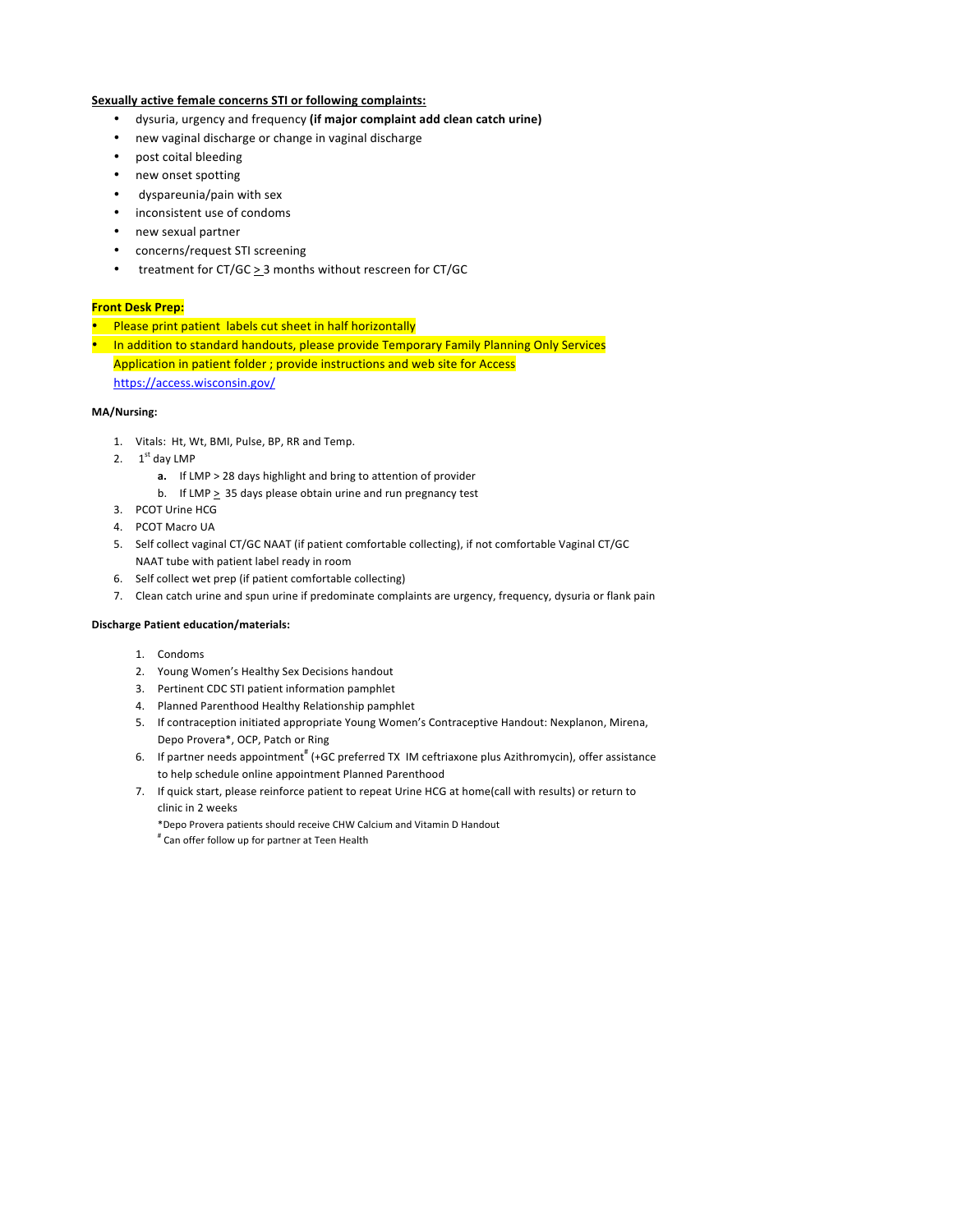### **Sexually active female with complaints concerning for PID:**

- lower abdominal pain
- lower back pain
- vaginal discharge
- unable to stand straight
- fever
- nausea and vomiting
- inconsistent use condoms
- new partner
- HX STD

#### **Front Desk Prep:**

- Please print patient labels cut sheet in half horizontally
- In addition to standard handouts, please provide Temporary Family Planning Only Services Application in patient folder ; provide instructions and web site for Access https://access.wisconsin.gov/

#### **MA/Nursing:**

- 1. Vitals: Ht, Wt, BMI, Pulse, BP, RR and Temp.
- 2. If excessive vomiting, clinical appearance dehydration or symptoms dehydration will need orthostatic pulse
- 3. Documentation of  $1<sup>st</sup>$  day LMP
	- **a.** If LMP > 28 days highlight and bring to attention of provider
	- b. If LMP  $\geq$  35 days please obtain urine and run pregnancy test
- 4. Documentation contraception method included if correct versus incorrect use
- 5. If not using LARC include POCT Urine HCG
- 6. POCT UA macro
- 7. Self collect vaginal CT/GC NAAT (if patient comfortable collecting, ), if not comfortable Vaginal CT/GC NAAT tube with patient label ready in room)
- 8. Clean catch urine and spun urine if complaints urgency, frequency, dysuria or flank pain

- 1. Condoms
- 2. CDC PID and STI handouts
- 3. Young Women's Healthy Sex Decisions handout
- 4. Planned Parenthood Healthy Relationship pamphlet
- 5. If partner needs appointment(+GC preferred TX IM ceftriaxone plus Azithromycin), offer partner Teen clinic follow up or help schedule online appointment Planned Parenthood
- **6.** If contraception initiated please provide appropriate Young Women's Contraceptive Handout: Nexplanon, Mirena, Depo Provera\*, OCP, Patch or Ring
- 7. If quick start, please reinforce patient to repeat Urine HCG at home(call with results) or return to clinic in 2 weeks
- 8. Young Women's Emergency Contraception handout if contraception initiated \*Depo Provera patients should receive CHW Calcium and Vitamin D Handout